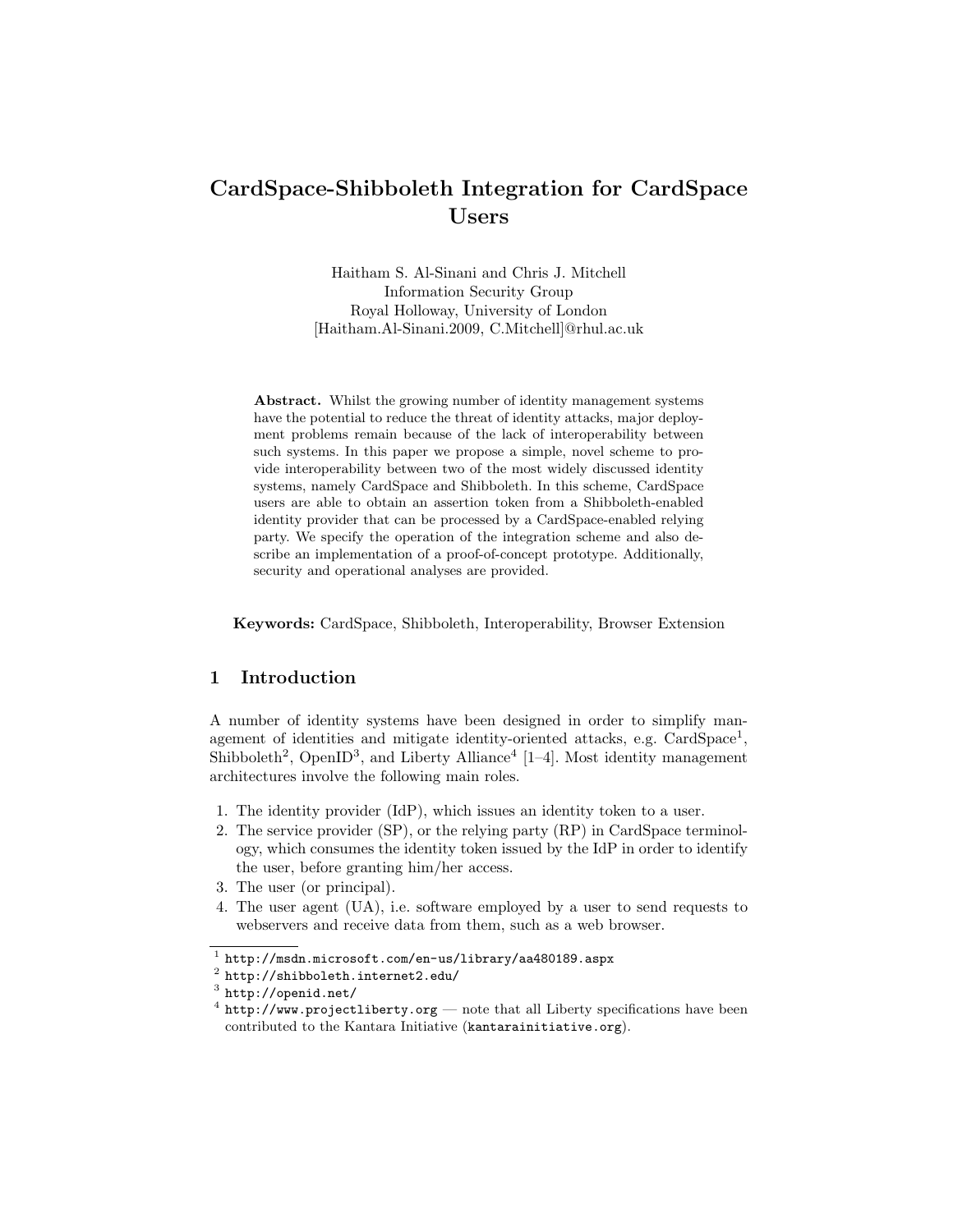An IdP supplies a UA with an authentication token that can be consumed by a particular SP. Whilst one SP might solely support CardSpace, another might only support Shibboleth. Therefore, to make these systems available to the largest possible group of users, effective interoperability between systems is needed. In this paper we investigate a case involving a CardSpace-enabled RP (CE-RP), a Shibboleth-enabled IdP (SE-IdP), and a UA that is only CardSpaceenabled. The goal is to develop an approach to integration that is as transparent as possible to IdPs, RPs and identity selectors.

We consider CardSpace-Shibboleth interoperation because of Shibboleth's wide adoption. Complementing this, the wide use of Windows, recent versions of which incorporate CardSpace, means that enabling interoperation between the two systems is likely to be of significance for large numbers of identity management users and SPs. CardSpace-Shibboleth interoperation is also attractive since both schemes support user authentication as well as exchange of user attributes. In addition, they both support SAML tokens.

The remainder of the paper is organised as follows. Section 2 presents an overview of CardSpace and Shibboleth, and section 3 describes the proposed integration scheme. In section 4, we underline certain advantages of the scheme and, in section 5, we discuss implementation issues. In section 6 we describe a prototype realisation, and section 7 highlights possible areas for related work. Finally, section 8 concludes the paper.

# 2 CardSpace and Shibboleth

#### 2.1 CardSpace

Introduction. CardSpace provides a secure and consistent way for users to control and manage personal data, to review personal data before sending it to a website, and to verify the identity of visited websites. It also enables websites to obtain data from users, e.g. to support user authentication and authorisation.

Digital identities are represented to users as Information Cards (or Info-Cards), XML-based files that list the types of claim made by one party about itself or another party. The concept is inspired by real-world cards, such as driving licences and credit cards. A user can employ one InfoCard with multiple websites, or can use separate InfoCards at different websites, helping to enhance user privacy and security. There are two types of InfoCards: personal (self-issued) cards, and managed cards issued by remote IdPs. Personal cards are created by users themselves, and the claims listed in such an InfoCard are asserted by the self-issued identity provider (SIP) that co-exists with the CardSpace identity selector (CIdS) on the user machine. InfoCards, personal or managed, do not contain sensitive information, but instead carry metadata indicating the types of personal data associated with this identity, and from where assertions regarding this data can be obtained. The data referred to by personal cards is stored on the user machine, whereas the data referred to by a managed card is held by the IdP that issued it [5–7].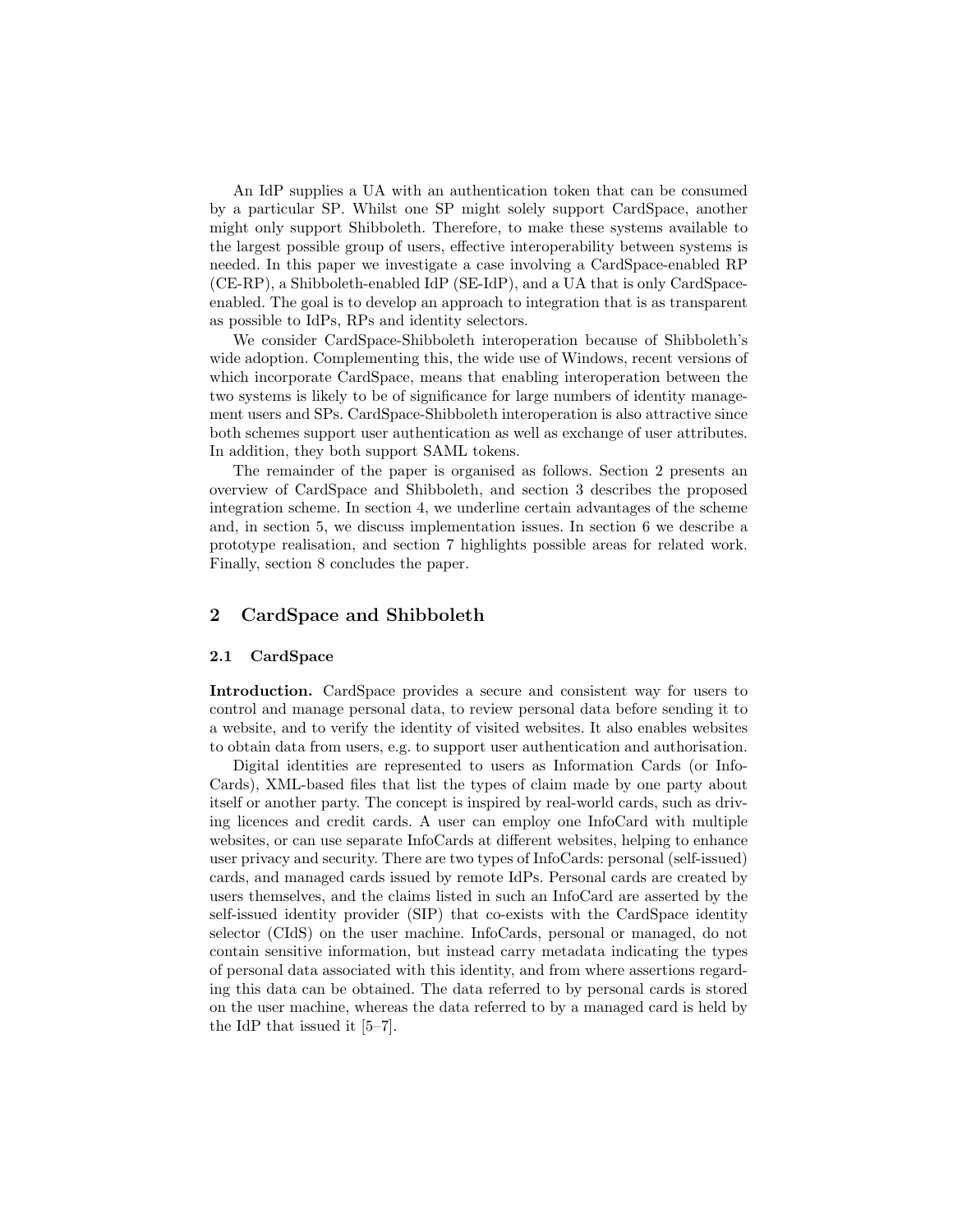By default, CardSpace is supported by Internet Explorer (IE) from version 7 onwards. Extensions to other browsers, such as Firefox and Safari, also exist. An updated version, CardSpace 2.0 Beta 2, was released, although Microsoft announced in early 2011 that it will not ship; instead Microsoft has released a technology preview of U-Prove<sup>5</sup>. In this paper we refer throughout to the CardSpace version that is shipped by default as part of Windows Vista and Windows 7, that is available as a free download for XP and Server 2003, and which has been approved as an OASIS standard [8].

Operational Protocol. In order to maximise interoperability with non-Windows platforms, CardSpace has been specifically designed to use open standardsbased protocols, notably the WS-\* standards including WS-Policy/WS-Security Policy [9, 10], WS-MetadataExchange [11], WS-Trust [12] and WS-Security [13]. Note that HTML/XHTML and/or HTTP/S can be used in place of most of these standards; e.g. instead of using WS-Policy/WS-SecurityPolicy, a website can simply describe its policy in HTML/XHTML.

The integration scheme makes use of CardSpace personal cards, and thus we next describe their operation. Note that the scheme does not affect the use of managed cards.

The CIdS allows a user to create a personal card and populate its fields with self-asserted claims. CardSpace restricts the contents of personal cards to nonsensitive data in the form of 14 editable claim types, namely First Name, Last Name, Email Address, Street, City, State, Postal Code, Country/Region, Home Phone, Other Phone, Mobile Phone, Date of Birth, Gender and Web Page. Data inserted in personal cards is stored in encrypted form by the SIP on the user machine, separately to the cards themselves.

When using personal cards, CardSpace adopts the following protocol. We describe the protocol for the case where the RP does not employ a security token service (STS), software responsible for security policy and token management within an IdP and, optionally, within an RP [14].

- 1. UA  $\rightarrow$  RP. HTTP/S request: GET (login page).
- 2. RP  $\rightarrow$  UA. HTTP/S response. A login page is returned containing the CardSpace-enabling tags in which the RP security policy is embedded.
- 3. User  $\rightarrow$  UA. The RP page offers the option to use CardSpace; selecting this option activates the CIdS, which is passed the RP policy. If this is the first time that this RP has been contacted, the CIdS will display the identity of the RP giving the user the option to either proceed or abort the protocol.
- 4. CIdS  $\rightarrow$  InfoCards. The CIdS, after evaluating the RP policy, highlights those InfoCards matching the policy and greys out the rest. InfoCards previously used for this RP are displayed in the upper half of the selector screen.
- 5. User  $\rightarrow$  CIdS. The user chooses a personal card. (Alternatively, the user could create and choose a new personal card). The user can preview the

 $^5$  http://blogs.msdn.com/b/card/archive/2011/02/15/ beyond-windows-cardspace.aspx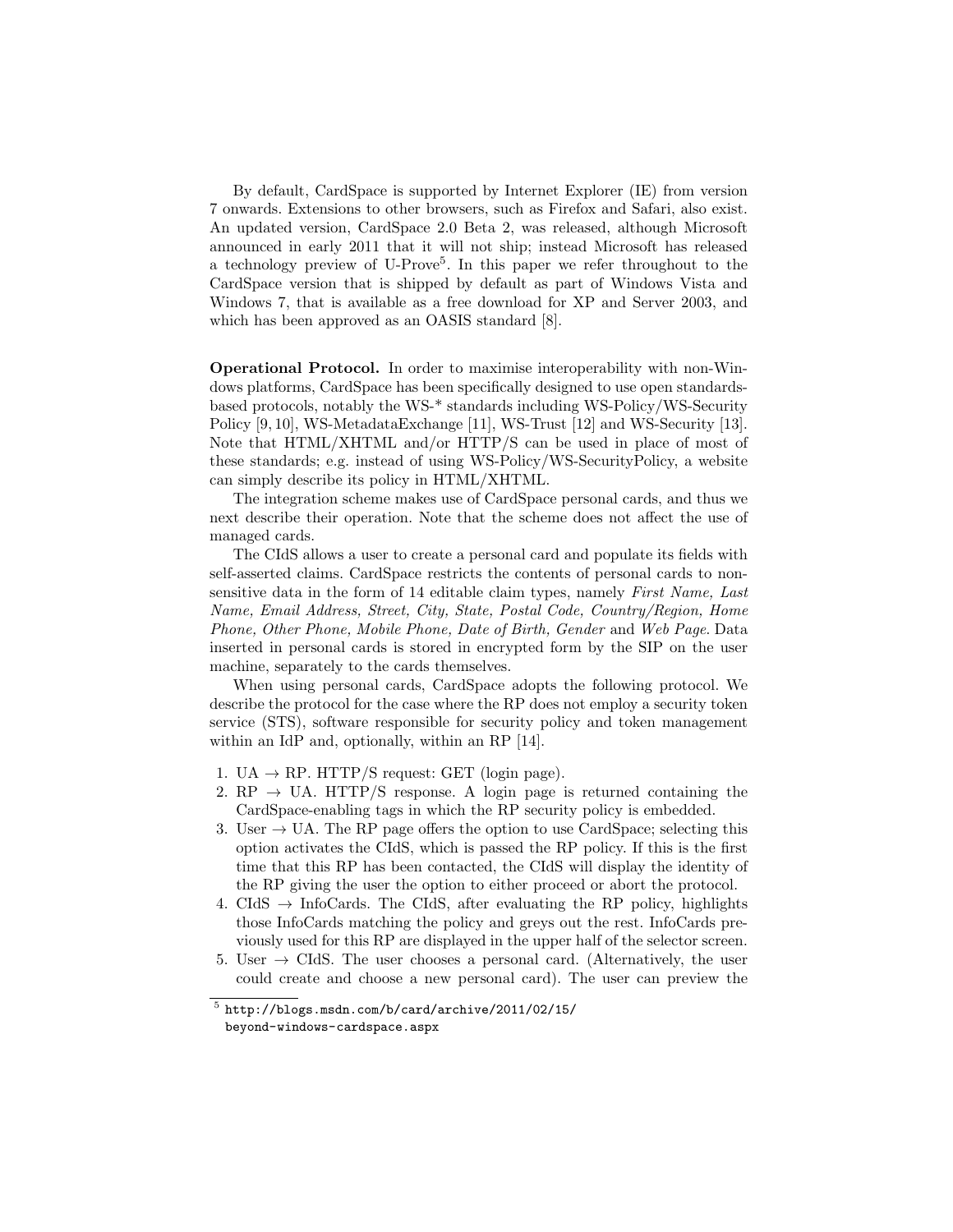card (with its associated claims) to ensure that they are willing to release the claim values. Of the claims specified in an InfoCard, only those requested in the RP policy will be passed to the requesting RP.

- $6. \text{ CIdS} \rightleftharpoons \text{SIP}.$  The CIdS creates and sends a SAML-based Request Security Token (RST) to the SIP, which responds with a SAML-based Request Security Token Response (RSTR).
- 7. CIdS  $\rightarrow$  UA  $\rightarrow$  RP. The RSTR is passed to the UA, which forwards it to the RP.
- 8. RP  $\rightarrow$  user. The RP verifies the token, and, if satisfied, grants access.

Private Personal Identifiers (PPIDs). When a user creates a new personal card, CardSpace generates an ID and a master key for this card. The card ID is a globally unique identifier (GUID), and the master key is 32 bytes of random data. When a user first uses a personal card at a particular RP, CardSpace generates a site-specific PPID by combining the card ID with data taken from the RP certificate, and a site-specific signature key pair by combining the card master key with data taken from the RP certificate. The RP domain name and/or IP address is used if no RP certificate is available.

Since the PPID and key pair are RP-specific, the PPID does not function as a global user identifier, helping to enhance user privacy and reduce the impact of PPID compromise. The CIdS displays a shortened version of the PPID to protect against social engineering attacks and improve readability.

When a user first interacts with an RP using CardSpace, the RP retrieves the PPID and the public key from the received SAML security token, and stores them. If a personal InfoCard is re-used at a site, the supplied security token will contain the same PPID and public key as used previously, and will be signed using the corresponding private key. The RP compares the received PPID and public key with its stored values, and verifies the digital signature.

The PPID could be used on its own as a shared secret to authenticate a user to an RP. However, it is recommended that the associated (public) signature verification key, as held by the RP, should always be used to verify the signed security token to provide a more robust authentication method [5].

Proof Keys. A SAML security token can be coupled with cryptographic evidence to demonstrate the sender's rightful possession of the token [14, 15]. To achieve this, a security token can be associated with symmetric or asymmetric proof keys. If a symmetric key token is requested by the RP, a shared secret proof key is established between the CIdS and the CardSpace-enabled IdP [15], which is then revealed to the RP. If an asymmetric key token is requested, the CIdS generates an ephemeral RSA key pair and sends the public part of the key (along with a supporting signature proving ownership of the corresponding private key) to the CardSpace-enabled IdP [15]. If approved by the IdP, the public part is then sent to the RP in the security token and the private part of the RSA key pair is used by the client to prove the subject's rightful possession of the security token. Although the use of such a key may not be as efficient as the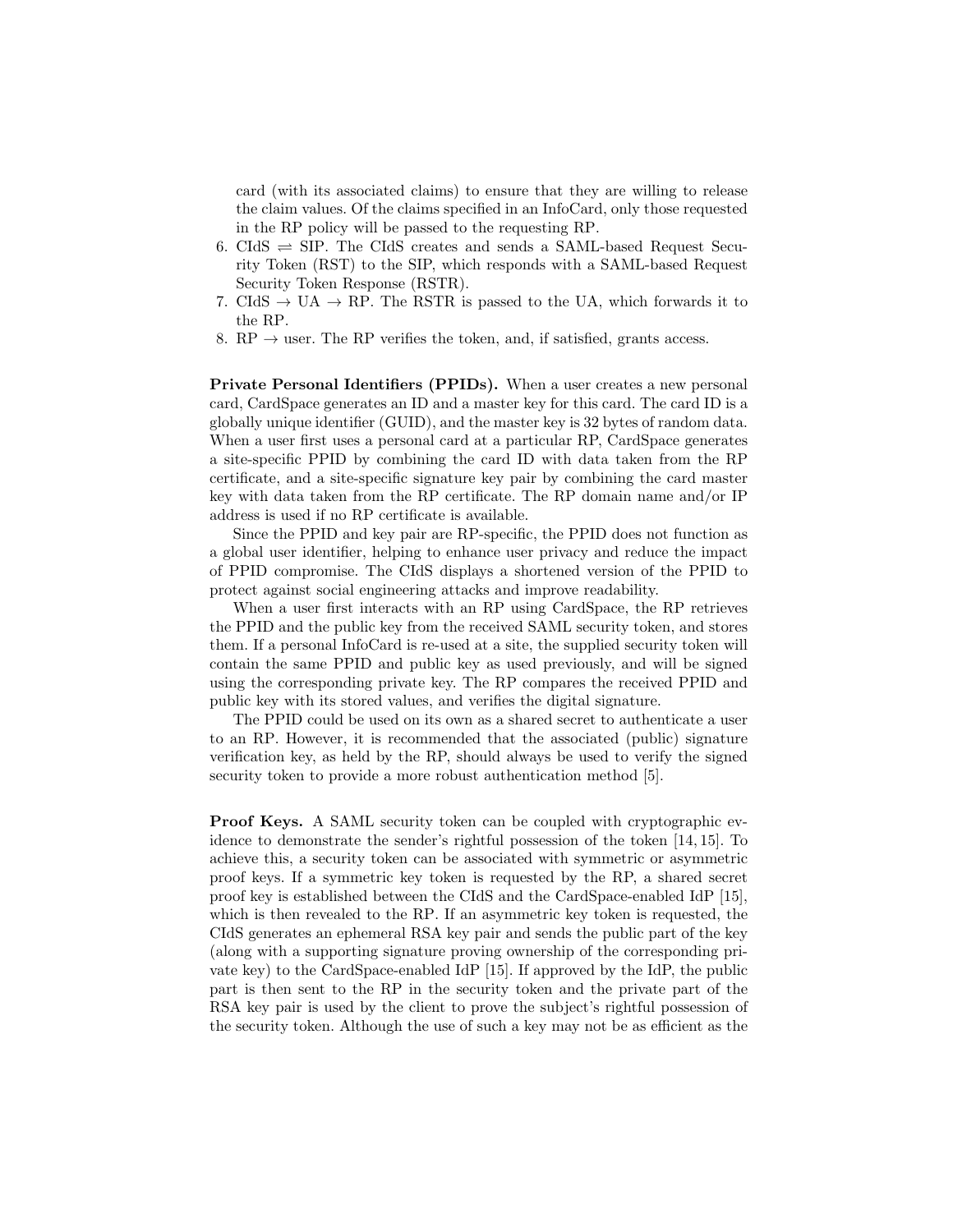symmetric approach, it helps to protect user privacy since the RP identity does not need to be disclosed to the IdP.

Note that the default behaviour of the CIdS is different in the special case of browser-based client interactions with a website, in which case 'bearer' tokens are requested. Because a web browser is only capable of submitting a token to a website passively over HTTP without any proof-of-possession, bearer tokens with no proof keys are used [16].

## 2.2 Shibboleth

Introduction. The Shibboleth specifications define a set of interactions between an IdP and an SP to support single sign-on and attribute exchange [17]. It is estimated that over 4 million university students, staff, and faculty are involved in Shibboleth federations<sup>6</sup>. In addition to IdPs and SPs, the Shibboleth architecture includes an optional component called WAYF (Where Are You From), supporting IdP discovery. Alternatively, the role of the this component can be taken by the SP. Shibboleth supports the following profiles.

- Browser Post Profile (BPP). In this profile the SAML messages exchanged between the IdP and SP are embedded in HTML forms, which can be sent automatically by JavaScript-enabled browsers. The scheme proposed here supports this profile.
- Artifact Profile. This profile involves embedding an artifact (i.e. an opaque reference) in a URL exchanged between the IdP and SP via browser redirection. It also requires direct (back-channel) SP-IdP communication, where the SP uses the artifact to retrieve the full SAML assertion from the IdP. As it requires direct SP-IdP communication, which is inconsistent with the CardSpace approach<sup>7</sup>, the proposed scheme does not support this profile.

Protocol Operation. We next describe the Shibboleth protocol, covering the main differences between the two profiles introduced above.

- 1. UA  $\rightarrow$  SP. The principal navigates to a Shibboleth-protected page.
- 2.  $SP \rightarrow UA$ . The SP generates an authentication request and redirects the UA to either a WAYF or directly to an IdP. A WAYF is typically used if the SP wishes to delegate the task of IdP discovery.
- 3. UA  $\rightleftharpoons$  WAYF (optional). If a WAYF is used, it interacts (via unspecified means) with the UA to allow the principal to select an IdP. The WAYF then redirects the UA to the principal-selected IdP with the SP's authentication request. Note that the WAYF can offer the principal the option to store their choice of IdP for subsequent logins.
- 4. IdP  $\rightleftharpoons$  principal. If necessary<sup>8</sup>, the IdP authenticates the principal via some means outside the scope of Shibboleth.

 $^6$  http://en.wikipedia.org/wiki/Shibboleth\_(Internet2)

<sup>&</sup>lt;sup>7</sup> In CardSpace, RP-IdP interactions pass via the CIdS on the user machine.

<sup>8</sup> Authentication may be unnecessary if a valid authentication session already exists.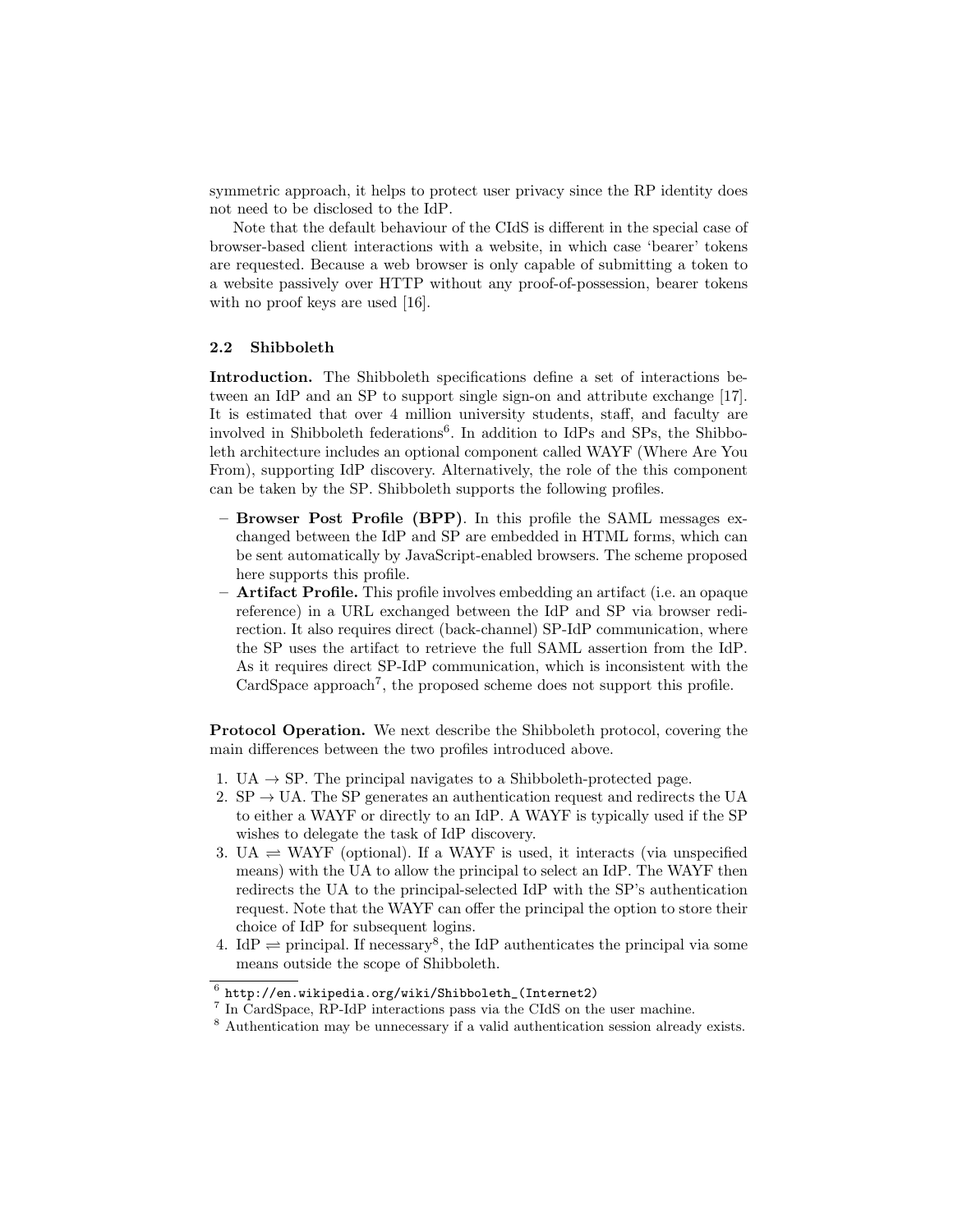- 5. IdP $\rightarrow$ UA $\rightarrow$ SP. The IdP generates a digitally-signed SAML assertion (if the BPP is used) or a SAML artifact (if the artifact profile is used) and redirects the UA to the SP. Note that the SAML assertion may assert attributes in addition to asserting that the user has been authenticated. Note also that if the BPP is used, the next step is skipped.
- 6. SP IdP (optional). The SP uses the artifact received in the previous step to issue an attribute query to the IdP, which directly responds with a SAML response message. Note that this communication takes place via a mutuallyauthenticated back-channel.
- 7.  $SP \rightarrow$  principal. The SP verifies the token, and, if satisfied, grants access.

Note that two 'major' Shibboleth versions have been released: Shibboleth 1.3, which builds on SAML 1.1 specifications [17–19], and Shibboleth 2.0, which builds on SAML 2.0 standards; v2.0 is backward compatible with v1.3<sup>9</sup>.

Attributes. Shibboleth uses the SAML attribute request protocol to allow attribute sharing between IdPs and SPs. Such an attribute exchange is, however, optional since an SP may only request an authentication assertion. Approximately 40 attributes have been defined as 'common' identity attributes, including the six 'highly recommended' attributes, namely givenName, sn (surname), cn (common name), eduPersonScopedAffiliation, eduPersonPrincipalName and eduPersonTargetedID [19].

Proof of Ownership. In many identity management systems it is important for the user to have the means to prove to an SP that it owns the assertion generated by an IdP; such mechanisms are often referred to as proof-of-possession methods. As stated earlier, Shibboleth 2.0 builds on SAML 2.0, which offers three proof-of-possession methods (also referred to as subject confirmation methods): Holder-of-Key (HoK), Sender-Vouches, and bearer [20]. The HoK method [21] can be used to address both the symmetric and asymmetric proof-of-possession requirements of a CE-RP.

## 2.3 Comparison

Table 1 compares the CardSpace and Shibboleth systems [6, 22].

# 3 The Integration Scheme

We now describe the novel scheme. The parties involved are a CE-RP, a CardSpaceenabled UA (e.g. a suitable web browser such as IE), a SE-IdP, and a browser extension implementing the protocol described below.

 $^9$  http://shibboleth.internet2.edu/shib-v2.0.html#new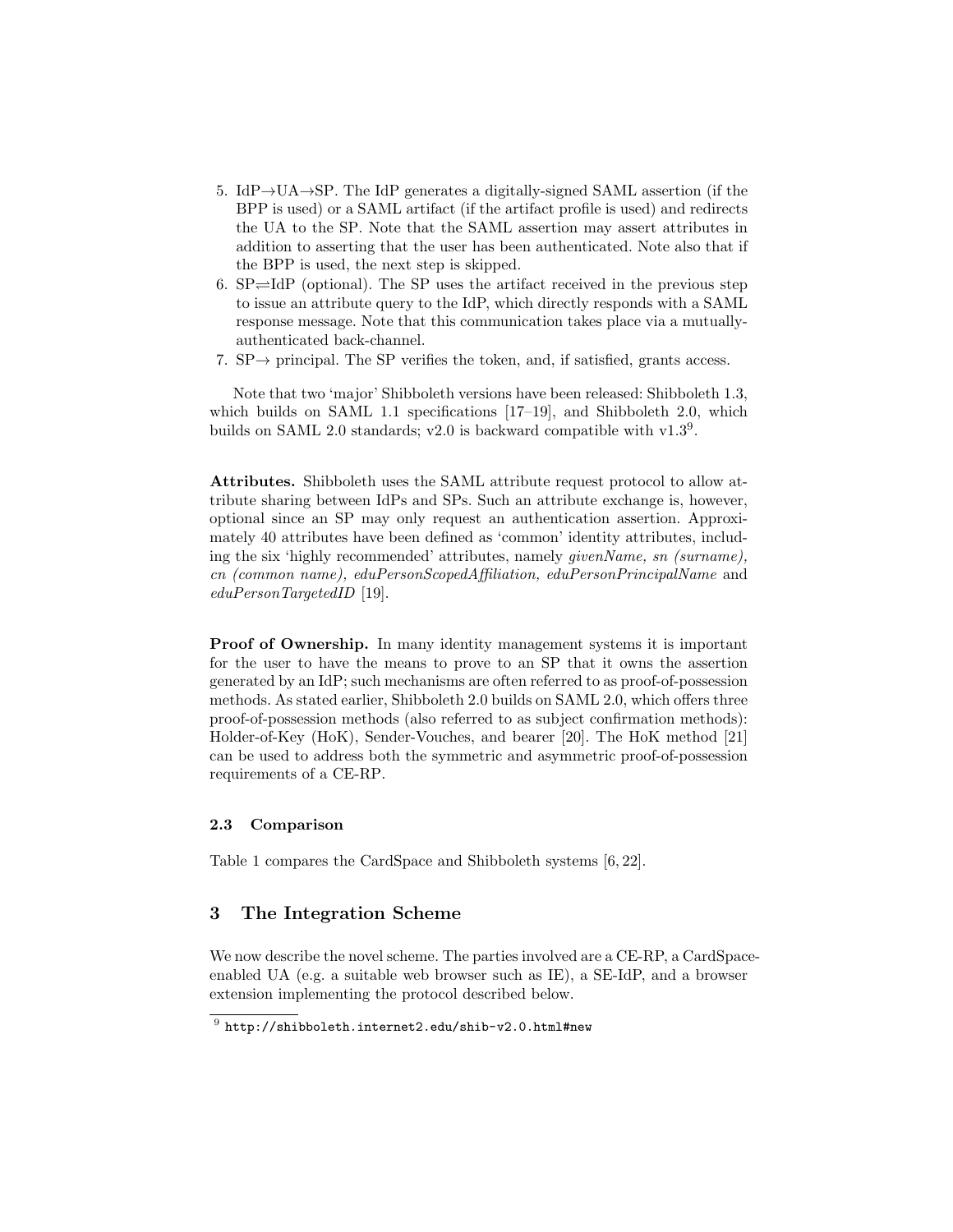Table 1. CardSpace versus Shibboleth

|                        | CardSpace                      | Shibboleth                                                    |
|------------------------|--------------------------------|---------------------------------------------------------------|
| Type                   | active client-based            | redirect-based                                                |
| IdP discovery          |                                | performed on the client (CIdS) performed on the server (WAYF) |
| Phishing resistance    | strong                         | scenario-dependent                                            |
| Attribute exchange     | supported                      | supported                                                     |
| Self-issued assertions | supported                      | unsupported                                                   |
| Identity federation    | unsupported                    | supported                                                     |
| Proof of Ownership     | supported                      | supported                                                     |
| Pseudonyms             | used (e.g. $\overline{PPID}$ ) | used                                                          |
| Token format           | many formats including SAML    | <b>SAML</b>                                                   |

## 3.1 Preconditions

The scheme has the following requirements.

- The user must have an existing relationship with both a CE-RP and a SE-IdP (thus the IdP will have a means of authenticating the user). Note that both the RP and the user must trust the IdP.
- The CE-RP must not employ an STS. Instead, the RP must express its security policy using HTML/XHTML, and interactions between the CIdS and the RP must be based on HTTP/S via a web browser (a simpler and probably more common scenario for RP interactions). This is because the scheme uses a (JavaScript-driven) browser extension, and is thus incapable of managing the necessary communications with an RP STS.
- To enable IdP-discovery, the browser extension must be able to operate a WAYF-like component and offer the user the option to store their choice of IdP for future logins.
- The CE-RP must incorporate three pieces of functionality outside of that normally required of a CE-RP:
	- it must be capable of processing SAML 2.0 tokens;
	- it must be capable of processing a 'CardSpace-like' SAML token provided by the browser extension, which includes a signed SAML assertion generated by a SE-IdP and a signed SAML assertion generated by the SIP on the client machine; and
	- it must be capable of verifying the signature of a SE-IdP on a SAML assertion, as included in the SAML token provided by the extension.
- The SE-IdP must be prepared to provide SAML assertions for SPs for which a federation agreement does not exist for the user concerned<sup>10</sup>.

<sup>&</sup>lt;sup>10</sup> It is thus not necessary for the user to Shibboleth-federate the IdP with the RP (which would be difficult to achieve given that we are not requiring the RP to be Shibboleth-enabled).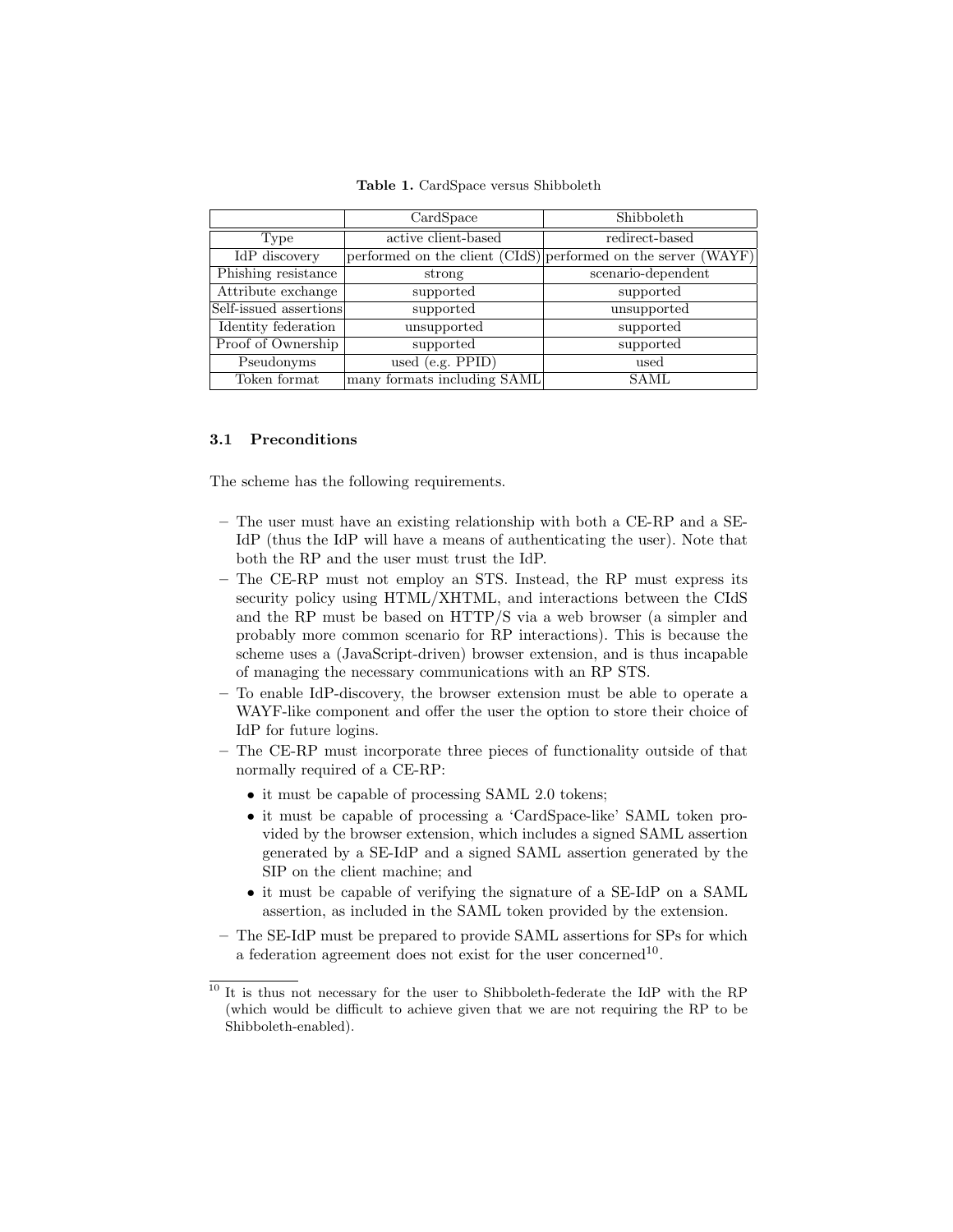#### 3.2 Protocol Flow

The protocol operates as follows, with step numbers as shown in figure 1. Steps 1, 2, and 4–7 of the integration scheme are the same as steps 1, 2, and 3–6, respectively, of the CardSpace personal card protocol given in section 2.1, and hence are not described again here.

- 3. Browser extension  $\rightarrow$  UA. The extension performs the following steps.
	- (a) It scans the login page to detect whether the RP website supports CardSpace. If so, it proceeds; otherwise it terminates.
	- (b) It examines the RP policy to check whether the use of personal cards is acceptable. If so, it proceeds; otherwise it terminates, giving CardSpace the opportunity to operate normally.
	- (c) It temporarily keeps a local copy of any RP-requested claims.
- 8. CIdS  $\rightarrow$  UA  $\rightarrow$  SE-IdP. Unlike in the 'standard' case, the RSTR is not sent to the RP; instead the browser extension intercepts the RSTR and performs the following steps.
	- (a) It asks the user to discover whether the use of Shibboleth-based authentication is required. If so, it proceeds; otherwise it terminates, giving CardSpace the opportunity to operate normally. Note that the browser extension offers the user the option to store their answer for subsequent logins at this RP.
	- (b) It displays a WAYF-like component to allow the user to select the appropriate SE-IdP. Note that the browser extension offers the user the option to store their selection for subsequent logins at this RP.
	- (c) It constructs a SAML authentication request, and forwards it to the user-selected SE-IdP. Note that this request will also indicate the RPrequested user attributes (if any) which are to be asserted by the SE-IdP. The browser extension will know what they are since they were stored by it in step 3c.
- 9. SE-IdP  $\rightleftharpoons$  user. If necessary, the SE-IdP authenticates the user. If successful, the IdP generates and returns a digitally-signed SAML token to the UA, containing an authentication statement and, possibly, an attribute statement.
- 10. Browser extension  $\rightarrow$  UA  $\rightarrow$  RP. The extension generates an unsigned SAML token (with a nonce and time-stamp) that contains both the (digitallysigned) SIP-issued RSTR as well as the (digitally-signed) Shibboleth-issued token. The UA then forwards the browser extension-generated SAML token to the CE-RP, optionally after first obtaining permission from the user.
- 11. RP  $\rightarrow$  user. The RP verifies the received SAML token (including verifying the RSTR signature, PPID, the Shibboleth signature, nonces, time-stamps, etc.), and, if satisfied, grants access.

If an attribute assertion is required, the RP could, in step 11, compare the (locally) SIP-asserted attributes with the (remotely) Shibboleth-asserted attributes. Such a procedure could give the RP added guarantees about the validity of these attributes.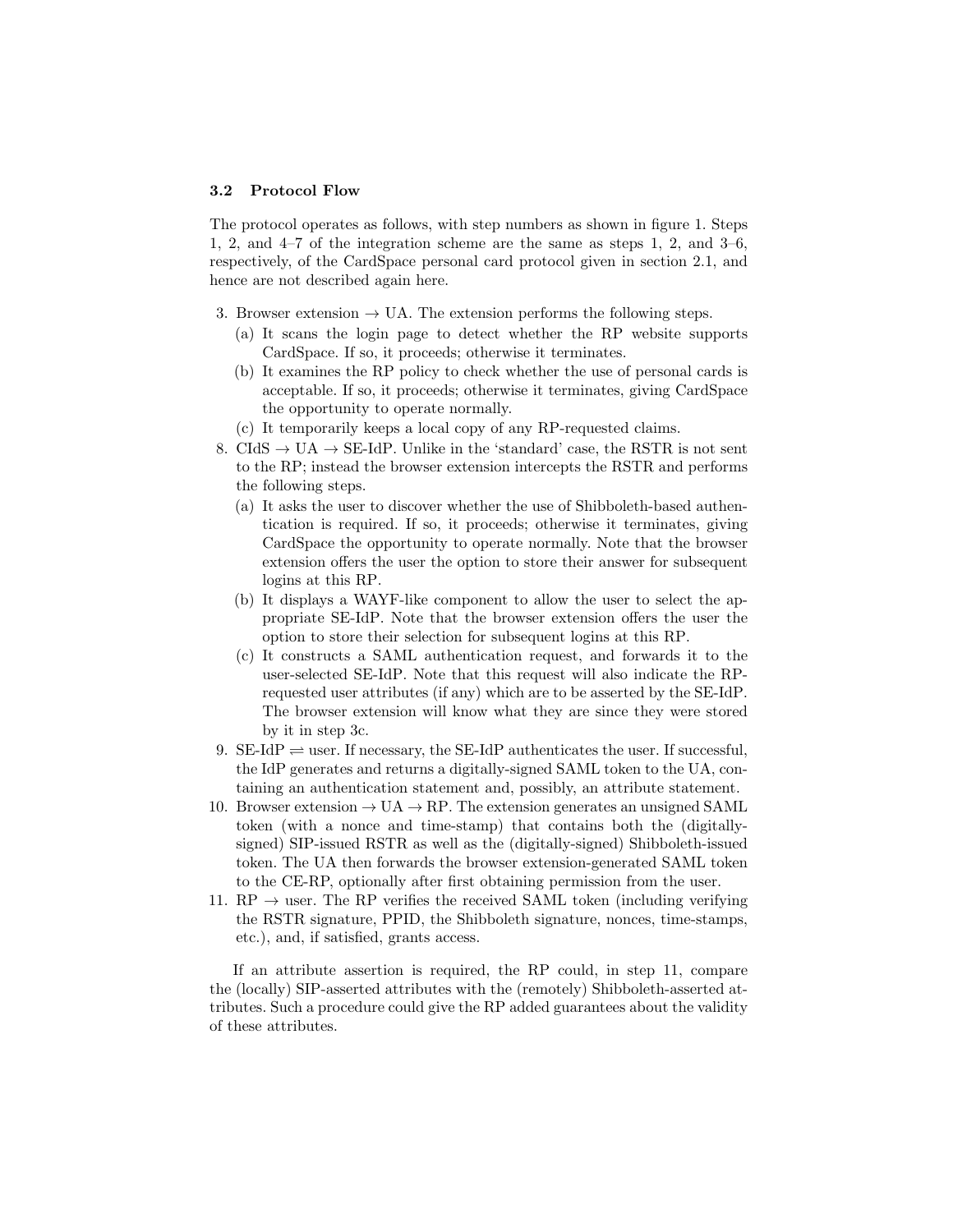Given that we have assumed that the RP supports SAML 2.0 tokens, there is no need to modify the proof-of-possession data since the RP can use the Shibboleth/SAML 2.0-supported HoK [21] method (which can be symmetric or asymmetric) to express its proof-of-possession requirements. However, a symmetric proof key should only be used if the user is willing to disclose the identity of the RP to the IdP, and if the RP holds a valid certificate. For browser-based applications (and also where no proof-of-possession is needed), the scheme supports bearer tokens [15, 16, 20].

Finally observe that the additional steps above can be integrated into the CardSpace framework relatively easily, as the prototype implementation shows.



Fig. 1. Protocol exchanges

# 4 Advantages of the Scheme

# 4.1 Defeating Phishing

The scheme mitigates the risk of phishing. This is because the user interacts with a browser extension-operated WAYF running on the user machine to select the IdP. Hence, the RP will not be able to redirect the user to an IdP of its choosing. By contrast, in OpenID, Liberty and in some Shibboleth scenarios (e.g. where a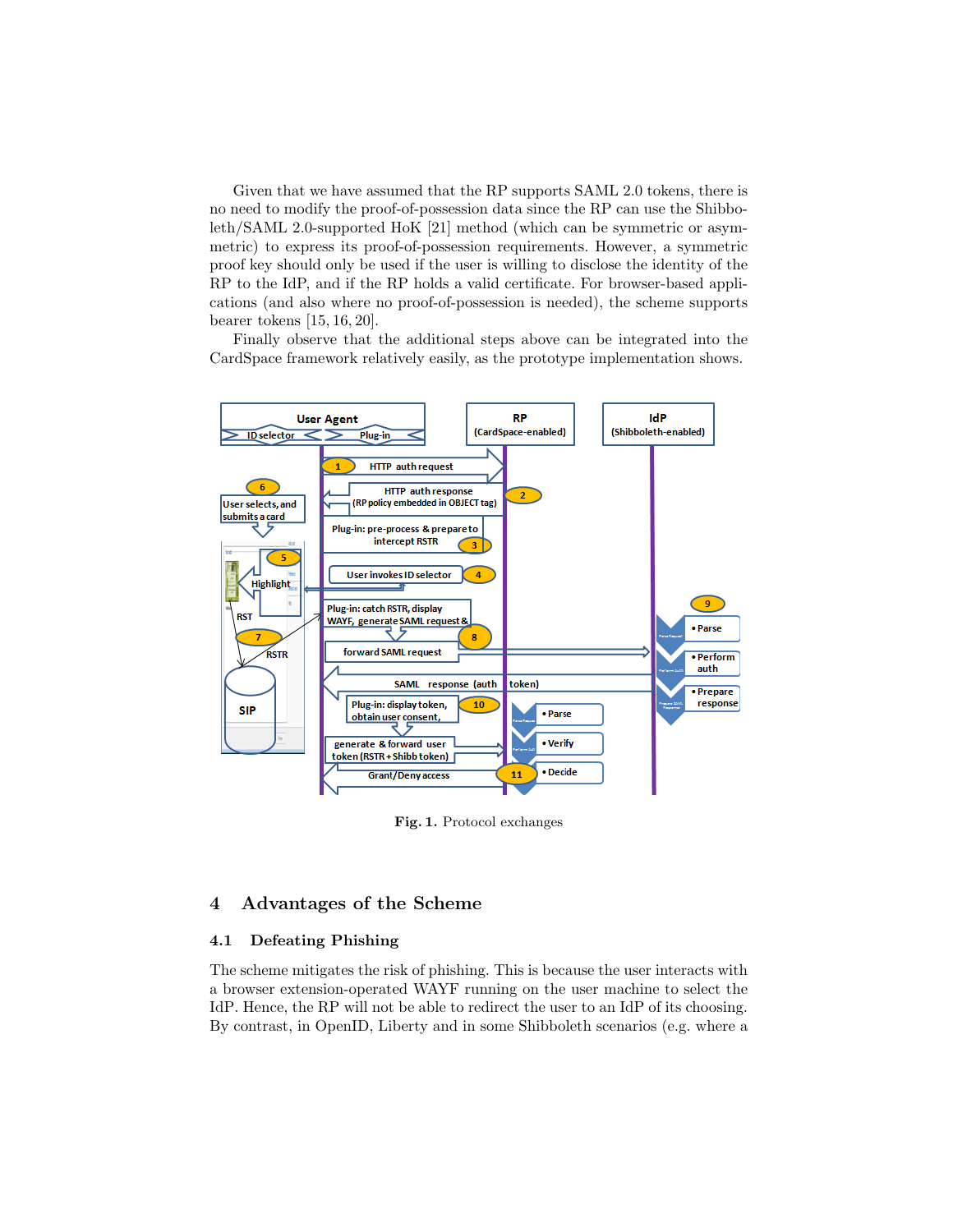WAYF is not used), a malicious RP could redirect a user to a fake IdP, which might capture the user credentials [23].

## 4.2 Integration at the Client Side

Many IdPs/RPs may not accept the burden of supporting two identity management systems (IdMSs) simultaneously, unless there is a significant financial incentive. Currently, major Internet players do not provide any means of interoperation between IdMSs. As a result, a client-side technique for supporting interoperation could be practically useful. Such a technique avoids (to a certain extent) any impact on the performance of the server (since the overhead is handled by the client), and could also reduce the load on the network.

# 5 Implementation Issues

We now consider implementation and applicability issues of the scheme.

## 5.1 Token Storage and Forwarding

The means by which the security token is forwarded to the RP and how/where the RSTR token is stored must be chosen carefully. We refer to the numbered protocol steps given in section 3.2.

The responsibility for delivering the security token could be given to the SE-IdP (as is normally the case when using the BPP profile). In this case the RP address could be added to the SAML authentication request (as prepared in step 8) so that the IdP knows which RP it must forward the token to (again as is normally the case for the Shibboleth profiles). Although this would avoid the need for changes to the normal operation of the SE-IdP and potentially also help auditing, such an approach has privacy implications since the IdP would learn the identity of the RP.

As a result, as specified in step 10 of the proposed scheme, the responsibility for sending the security token to the RP is given to the UA. Thus a means is required for giving the browser extension the address of the RP, so that it can forward the token. We next consider three possible ways in which the RP address might be made available.

- The RP address could be stored in the browser extension itself. Whilst this puts the user in control, it is not user-friendly, as it would require users to manually add the address of each RP into the code of the browser extension.
- After the security token is returned from the SE-IdP, the browser extension could ask the user to enter the RP address, e.g. using a JavaScript popup box or an HTML form. However, this approach is inconvenient, since it would require users to always manually enter the RP address. Nevertheless, this effect could be mitigated if the user's choice could be stored.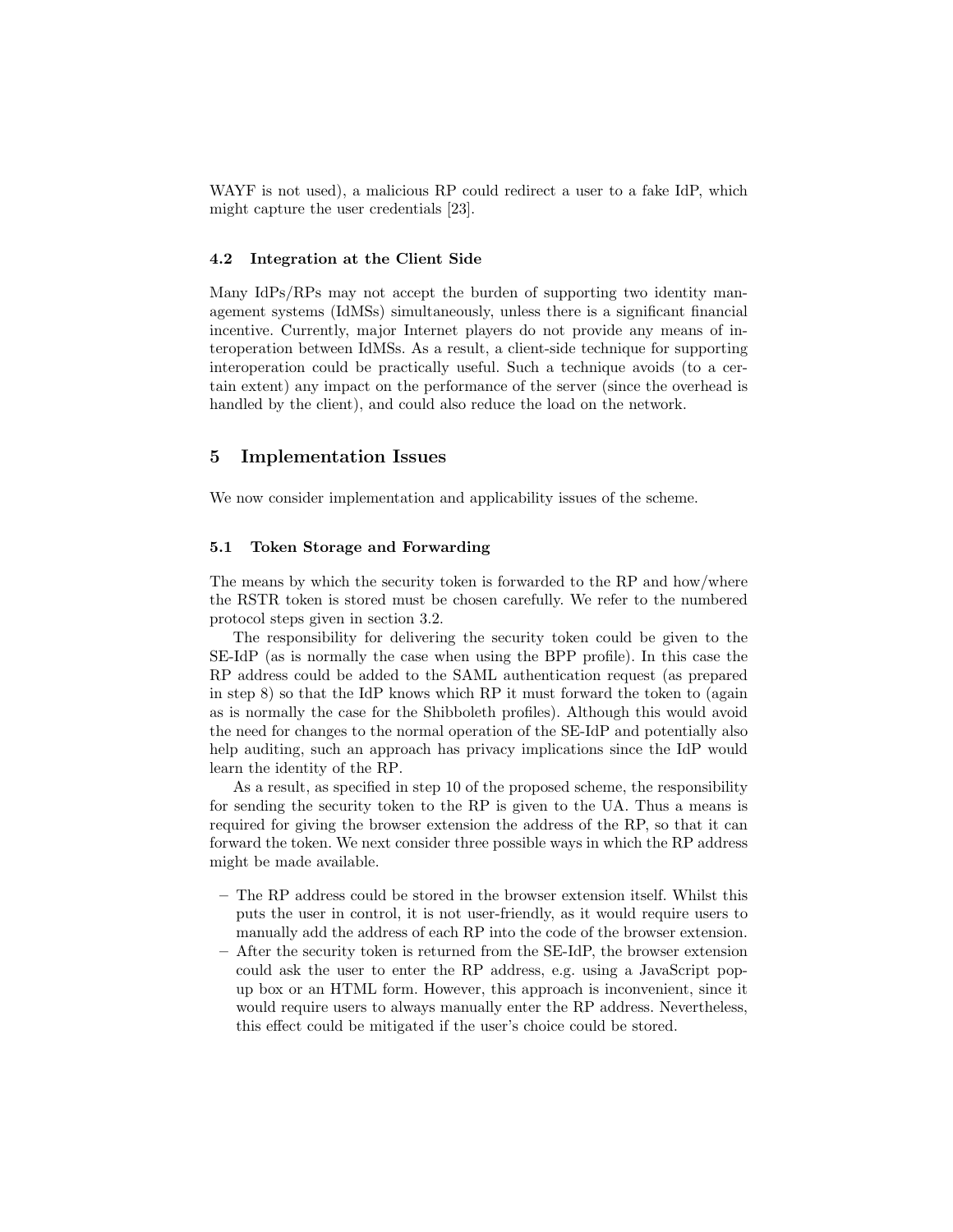– The browser extension could store the RP address as well as the RSTR message in encrypted form in a cookie(s) as part of step 3, so that the browser extension is able to obtain them in step 10. In order to adhere to cookie security rules [24], this must be done in such a way that the browser believes it is communicating with the same domain when the cookie is set and when it is retrieved<sup>11</sup>.

To achieve this, the browser extension encrypts and stores the RP address in a cookie in step 3, before the CIdS is invoked. As part of step 8, the browser extension retrieves the encrypted value from the cookie and sends it to the IdP as a hidden variable in an HTML form or as a query URL parameter. Similarly, the extension in step 8 also encrypts the RSTR (after intercepting it) and sends it to the IdP as a hidden variable in an HTML form.

As part of step 10, the IdP returns the encrypted RP address and the encrypted RSTR to the UA (again as a hidden form variable or as a URL parameter). The browser extension then retrieves the encrypted values and decrypts them to obtain the RP address and the RSTR.

Note that the IdP is unable to read the RP address or the RSTR (thus protecting user privacy) since they are encrypted using a key known only to the browser extension. If the IdP, however, needs the RP address for auditing purposes (e.g. for legal reasons), or the IdP policy requires the disclosure of the RP identity (e.g. so it can encrypt the security token using the RP's public key), then the RP address could be sent in plain text to the IdP.

Finally note that the Shibboleth specification allows the RP to use a hidden form variable called 'RelayState' to maintain state in an RP-UA-IdP session. A Shibboleth-compliant RP could insert data into this variable and the SE-IdP must return this data intact in the same hidden form variable. We propose to use this 'RelayState' variable in our scheme to transfer/maintain the encrypted versions of the RP address and the RSTR message.

#### 5.2 Attribute Handling

The two systems (CardSpace and Shibboleth) use two different sets of attribute types<sup>12</sup>; this clearly causes a problem in creating a SAML (attribute) request message for a Shibboleth IdP from a policy statement provided by a CE-RP. We outline two approaches to dealing with the problem.

1. We could restrict the CE-RP to requesting only CardSpace personal card style attributes. The browser extension would then need to convert the requested attributes to Shibboleth style attributes, and include the converted attribute types in the SAML request message sent to the SE-IdP. An example mapping is shown in table 2. Note that in this case the CE-RP will still have to understand the Shibboleth style attributes, since the SE-IdP SAML

 $\frac{11}{11}$  Note that creation of and access to the cookie is handled by the browser extension transparently to RPs and IdPs.

<sup>&</sup>lt;sup>12</sup> As stated in sections 2.1 and 2.2, CardSpace personal cards currently only support fourteen editable attributes, whereas Shibboleth supports many more.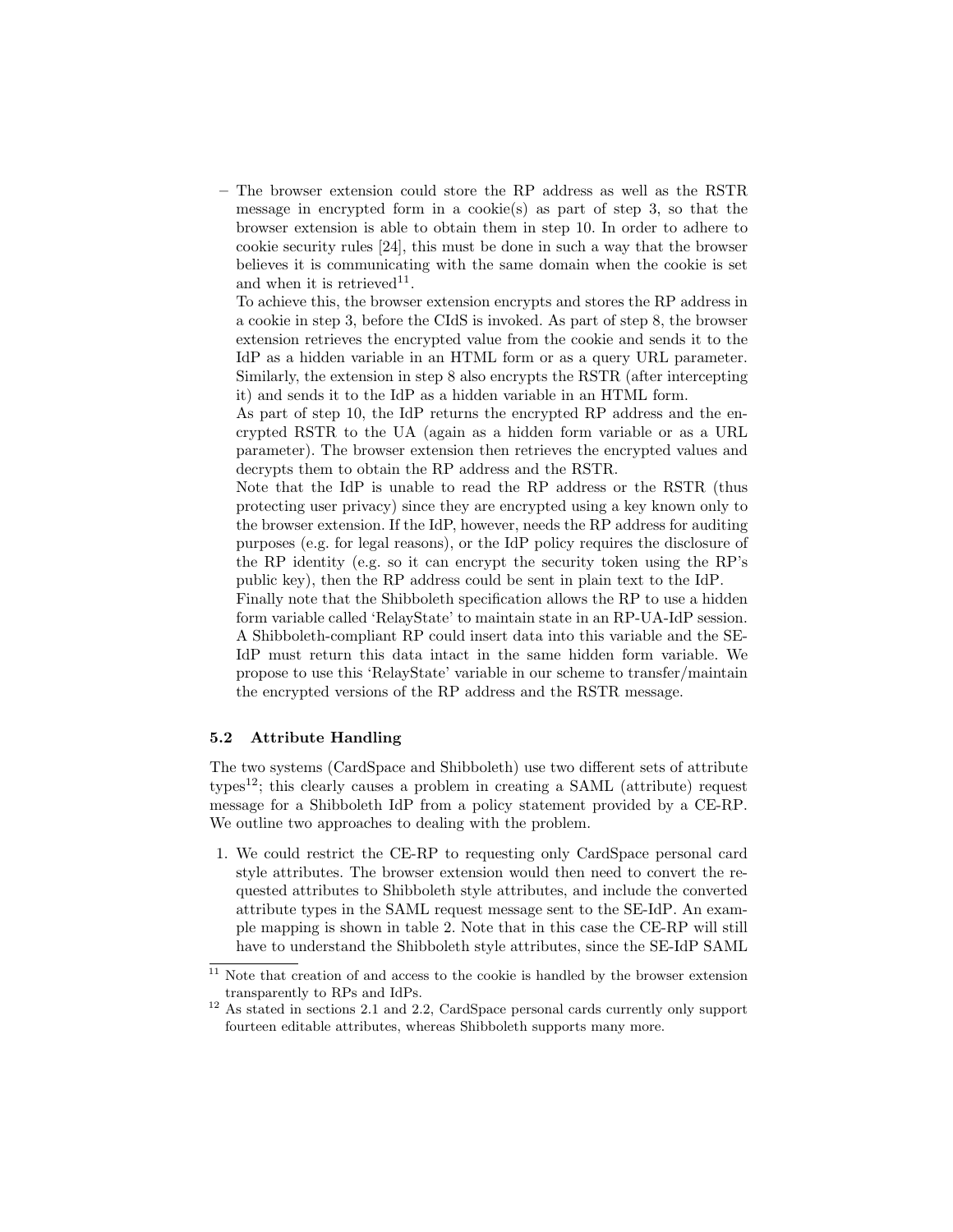Table 2. CardSpace-Shibboleth attribute mapping

| CardSpace personal cards Shibboleth |           |
|-------------------------------------|-----------|
| givenname                           | givenName |
| surname                             | sn        |
| given name $+$ surname              | cn.       |
| emailaddress                        | mail      |

assertion will include Shibboleth attributes. However, the browser extensionproduced SAML token, generated in step 10, could be extended to include a means of CardSpace-Shibboleth attribute mapping.

2. Alternatively, the CE-RP could be permitted to request any of the Shibbolethsupported attributes. If an attribute not supported by CardSpace personal cards is requested (and given that the CE-RP permits the use of any IdP), then the browser extension would need to be configured to request it from the user-selected SE-IdP. However if any attributes are required that are outside the set permitted in a personal card, then the CIdS will clearly not highlight any of the personal cards.

In order to cause the CIdS to highlight personal cards, the browser extension must modify the CE-RP policy. In particular, as part of step 3 the browser extension must (after storing them) strip out the attributes that are outside of the set supported by personal cards, and then request them from a SE-IdP as part of step 8. Note, however, that such a modification will prevent CardSpace from operating normally in the case where a personal card is requested. Nevertheless, if the CE-RP specifies the use of managed cards (i.e. does not permit personal cards), then the system would still operate normally, since the extension will shut down if it sees such a policy statement.

Finally, we observe that in order to support the broadest range of user attributes, the browser extension could be configured to support both of the approaches described above.

## 5.3 Applicability of the Scheme

Although the integration scheme is presented as Shibboleth-specific, we suspect that a modified version of the scheme could also be applied to other SAMLcompliant IdPs. Given that SAML 2.0 represents a convergence of SAML 1.1, Liberty ID-FF 1.2 and Shibboleth 1.3, a mapping seems likely to be possible.

Reconfiguring the integration scheme to interoperate with any SAML-aware IdP potentially significantly increases its applicability and practicality; such a reconfiguration remains possible future work.

# 6 Prototype Realisation

We next give details of a prototype implementation of the scheme, which operates with the Shibboleth BPP.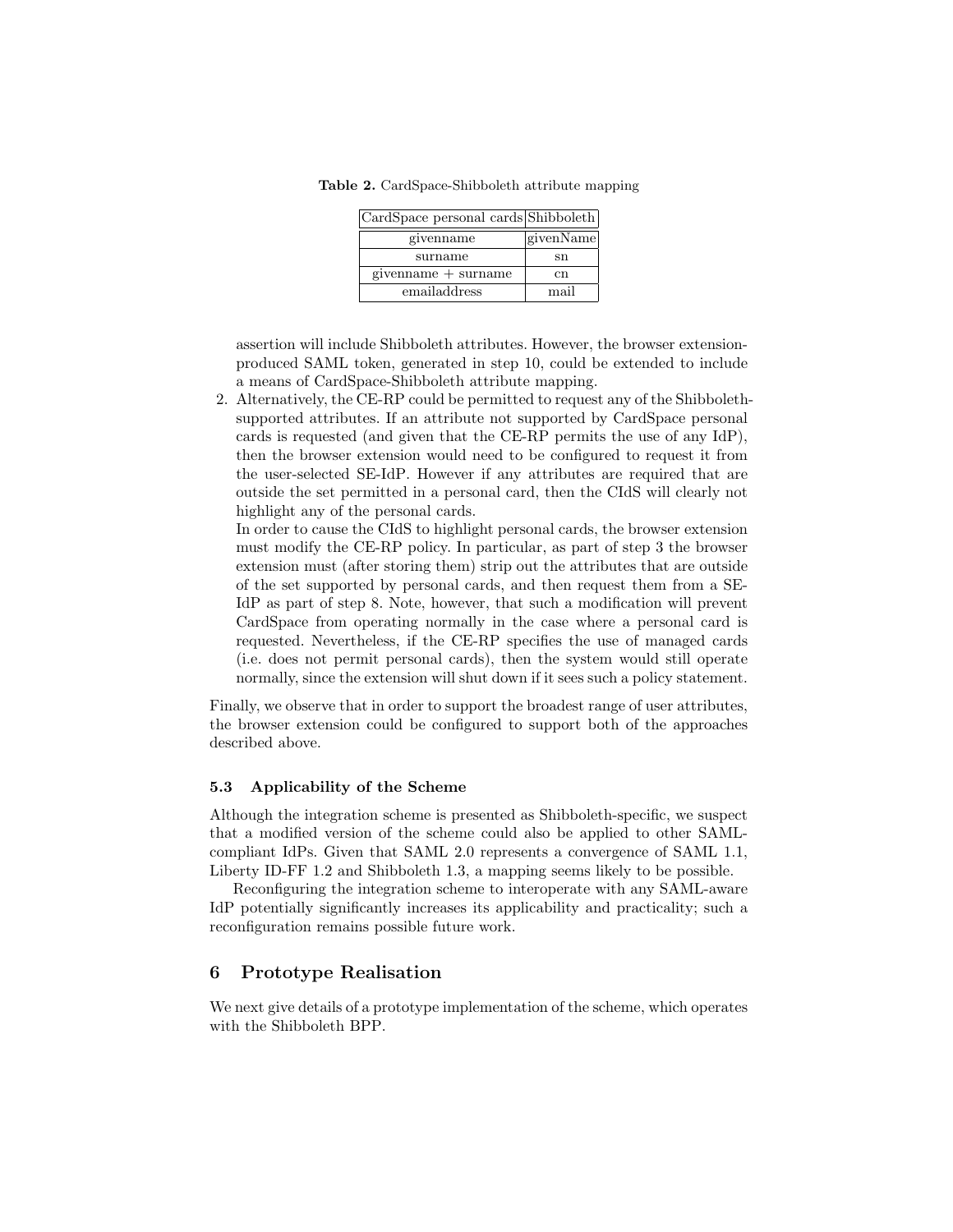#### 6.1 Implementation Details

The prototype is coded in JavaScript, chosen because its wide adoption should simplify the task of porting the prototype to a range of other browsers. It uses the Document Object Model (DOM) to inspect and manipulate HTML pages and XML documents. The JavaScript code is executed using a C#-driven browser helper object (BHO), a Dynamic-link library (DLL) module designed as a plugin for IE. Once installed, the BHO attaches itself to IE, thus gaining access to the current page's DOM. The prototype can readily be enabled or disabled using the add-on manager in the IE 'Tools' menu. Note that the integration plug-in does not require any changes to default IE security settings, thus avoiding potential vulnerabilities that might result from such changes. Note also that the scheme operates with both the CardSpace and the  $H$ iggins<sup>13</sup> identity selectors without any modification.

## 6.2 Operation

We next consider specific operational aspects of the prototype. Prior to use, the user must have accounts with a CE-RP and a SE-IdP. We refer throughout to the numbered protocol steps given in section 3.2.

In step 3 the plug-in uses the DOM to perform the following processes.

- 3.1 It scans the web page in the following way<sup>14</sup>.
	- (a) It searches through the HTML elements of the web page to detect whether any HTML forms are present. If so, it searches each form, scanning through each of its child elements for an HTML object tag.
	- (b) If an object tag is found, it retrieves and examines its type. If it is of type 'application/x-informationCard' (which indicates website support for CardSpace), it continues; otherwise it aborts.
	- (c) It retrieves and stores in a cookie the name attribute of the CardSpace object tag. This is important since the RP server will use this name to retrieve the token from the HTTP POST array.
	- (d) It searches through the param tags (child elements of the retrieved CardSpace object tag) for the 'issuer' tag and examines its value; if it is 'http://schemas.xmlsoap.org/ws/2005/05/identity/issuer/self', indicating that the use of personal (self-issued) cards is acceptable, it continues<sup>15</sup>; otherwise it terminates.
	- (e) It retrieves the 'requiredClaims' and 'OptionalClaims' tags from the param tags. It obtains and temporarily stores in a cookie the mandatory and optional claim types listed in these tags.

 $^{13}$  http://wiki.eclipse.org/GTK\_Selector\_1.1-Win

<sup>&</sup>lt;sup>14</sup> The CardSpace user guide [14] specifies two HTML extension formats that can be used to invoke the CIdS from a web page, both of which involve placing the CardSpace object tag inside an HTML form. This motivates the choice of the web page search method.

<sup>&</sup>lt;sup>15</sup> The plug-in also continues if the value of the 'issuer' tag is set to 'any', '\*' or if the 'issuer' tag is absent, since the use of personal cards is acceptable in these cases.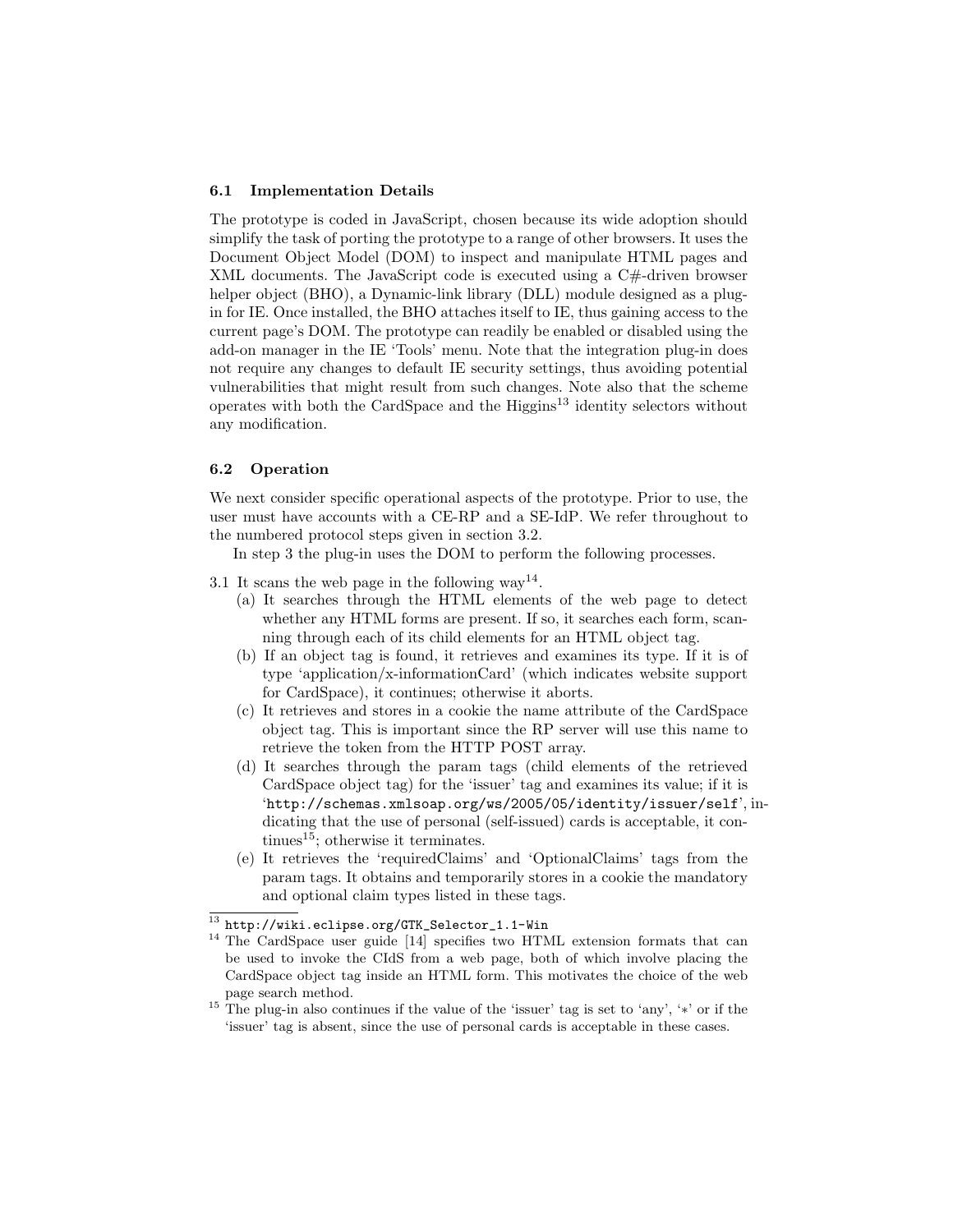- 3.2 It adds a JavaScript function to the head section of the HTML page to intercept the XML-based authentication token (i.e. the RSTR message) before it is sent back to the RP (such a token will be sent by the CIdS in step 8).
- 3.3 It obtains the current action attribute of the CardSpace HTML form, encrypts it using AES [25] with a secret key known only to the plug-in, and then stores it in a cookie. This attribute specifies the URL address of a web page at the CE-RP to which the authentication token must be forwarded for processing. If the attribute is not a fully qualified domain name address, the JavaScript inherent properties, e.g. document.location.protocol and/or document.location.host, are used to help reconstruct the full URL address.
- 3.4 It changes the current action attribute of the CardSpace HTML form to point to the newly created 'interception' function (see step 3.2 above).
- 3.5 It creates and appends an 'invisible' HTML form to the HTML page to be used later for sending the SAML token request to the SE-IdP.

In step 8 the plug-in uses the DOM to perform the following steps.

- 8.1 It intercepts the RSTR message sent by the CIdS using the added function.
- 8.2 Using a JavaScript pop-up box, it asks the user whether the use of Shibbolethbased authentication is required. If so, it proceeds; otherwise it terminates, giving CardSpace the opportunity to operate normally. On proceeding, the plug-in offers to store the user's answer using a plug-in-embedded checkbox; if checked, the plug-in stores the user answer in a persistent cookie.
- 8.3 It encrypts the RSTR using AES with a secret key known only to the plug-in.
- 8.4 It prompts the user to select an IdP using a WAYF-like component, implemented as a plug-in-embedded HTML form containing a drop-down list.
- 8.5 It offers to store the user's choice of IdP using a plug-in-embedded checkbox; if checked, the plug-in stores the user selection in a persistent cookie.
- 8.6 It constructs a SAML request, which conforms to SAML 1.1 syntax if the IdP is Shibboleth 1.3-complaint and to SAML 2.0 syntax if the IdP is Shibboleth 2.0-compliant. The plug-in learns the IdP's version from the plug-inoperated WAYF. Note that this request will also indicate the RP-requested user attributes (if any) that are to be asserted by the SE-IdP. The plug-in will know what they are since they were stored by it earlier (see step 3.1.e).
- 8.7 It writes the entire (Base64 encoded) SAML request message as a hidden variable (SAMLRequest) into the invisible HTML form created earlier (see step 3.5 above).
- 8.8 It retrieves the encrypted RP URL from the appropriate cookie and inserts it together with the encrypted version of the RSTR message into the invisible form as the hidden variable 'RelayState'.
- 8.9 It writes the URL of the SE-IdP into the action attribute of the form.
- 8.10 It auto-submits the form (transparently to the user), using the JavaScript method 'click()' on the 'submit' tag, thus redirecting the user to the SE-IdP.

In step 10, the plug-in operates as follows.

10.1 It recovers the encrypted string from the RelayState HTML hidden variable and decrypts it using its internally stored secret key. The SIP-issued RSTR and the RP URL are then recovered from the decrypted data.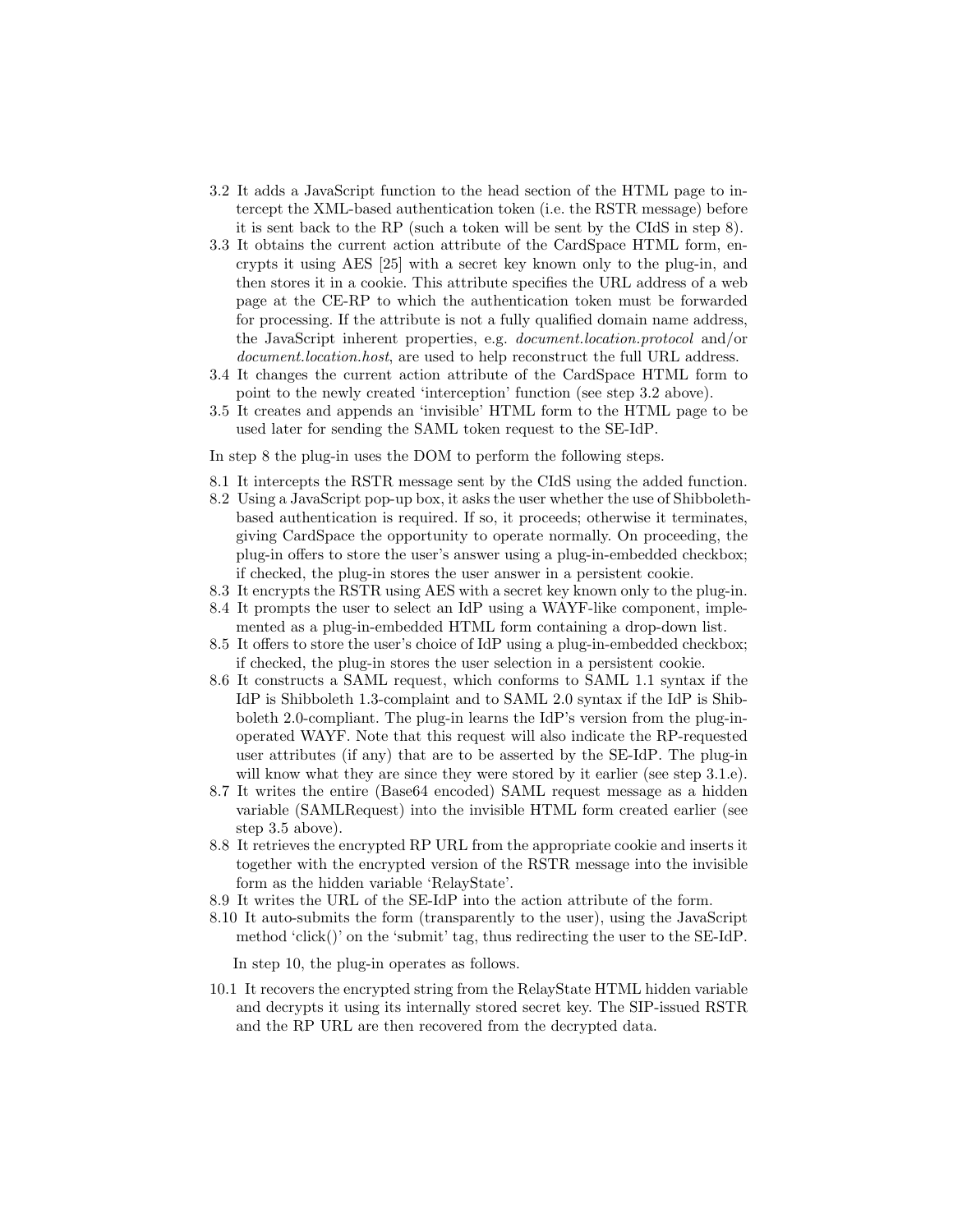- 10.2 It generates a SAML token with a unique ID, nonce and a time-stamp, referred to here as the 'user token'. The plug-in embeds the signed SIPissued RSTR (retrieved in the previous step) and the signed Shibbolethissued SAML response message (after retrieving it from the SAMLResponse HTML hidden variable) into the (unsigned) user token.
- 10.3 It inserts the RP URL (retrieved in step 10.1) into the action attribute of the HTML form carrying the received SAML token.
- 10.4 It displays a plaintext version of the token to the user and requests consent to proceed. The displayed text indicates the types of attributes the user token is carrying, as well as the exact RP URL to which the token will be forwarded. The JavaScript 'confirm()' pop-up box is used to achieve this.
- 10.5 If the user agrees to submission of the token, it seamlessly submits the token to the RP using the JavaScript 'click()' method.

The prototype has been successfully tested with experimentally-implemented websites (acting as the SE-IdP and the CE-RP) as well as with the current (unmodified) CIdS.

#### 6.3 Limitations

The plug-in must scan every browser-rendered web page to detect whether it supports CardSpace, and this may affect system performance. However, informal tests on the prototype suggest that this is not a serious issue. In addition, the plug-in can be configured so that it only operates with certain websites.

If the web browser is compromised, then an adversary could steal the user token (see above), block the user-RP connection, and submit the token, thus impersonating the user. Moreover, if the RP does not use https, then the SIPissued RSTR will not be encrypted. Assuming that the web browser is not a secure environment, then it may be possible for another browser extension or screen scraper to get access to sensitive information disclosed by the plaintext RSTR and/or the user token. However, the same risks apply when manually entering credentials (e.g. username-password) into the browser [26].

Finally note that some older browsers (or browsers with scripting disabled) may not be able to run the integration plug-in, as it was built using JavaScript. However, most modern browsers support JavaScript (or ECMAscript), and hence building the prototype in JavaScript is not a major usability obstacle.

## 7 Related Work

A somewhat similar scheme [27] has previously been proposed to support Card-Space-Liberty interoperation. However, unlike the scheme proposed here, the CardSpace-Liberty integration scheme does not support the exchange of identity attributes and does not operate with https-enabled websites.

A CardSpace-OpenID interoperation scheme has also been proposed [28], which enables interworking between a CardSpace-enabled RP and an OpenIDenabled IdP, requiring no changes to the IdP.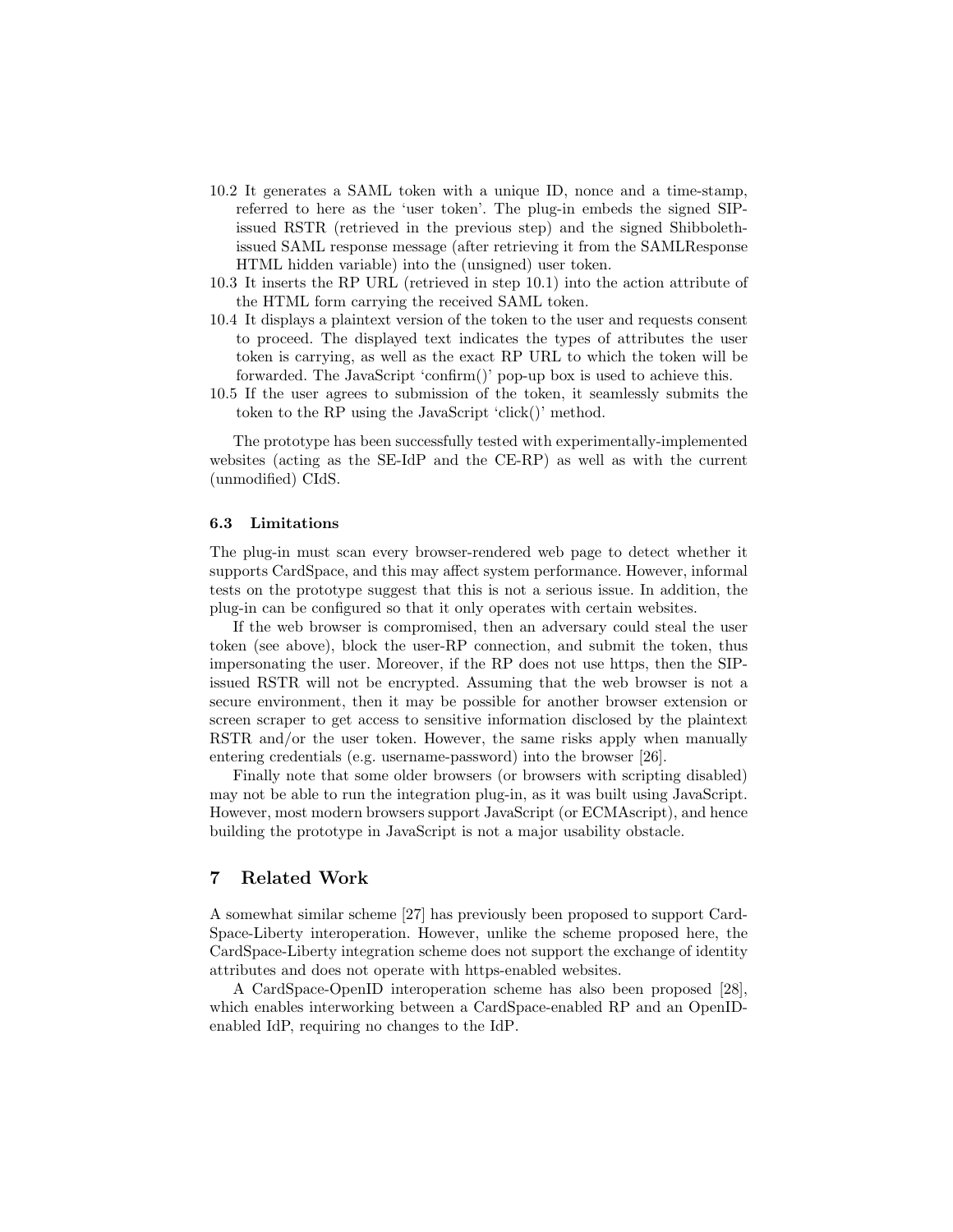Another scheme supporting interoperation between CardSpace and Liberty has been proposed by Jørstad et al. [29]. In this scheme, the IdP is responsible for supporting interoperation. The IdP must therefore perform the potentially onerous task of maintaining two different identity management schemes. This scheme also requires the user to possess a mobile phone supporting the Short Message Service (SMS). Moreover, the IdP must always perform the same user authentication technique, regardless of the identity management system the user is attempting to use. The IdP simply sends an SMS to the user, and, in order to be authenticated, the user must confirm receipt of the SMS. This confirmation also serves as an implicit indication of user approval for the IdP to send a security token to the RP. By contrast, the scheme proposed in this paper supports interoperation between CardSpace and Shibboleth, does not require use of a handheld device, and does not enforce a specific authentication method.

Finally, in 2007 Internet2 announced<sup>16</sup> plans to develop extensions to Shibboleth to support Microsoft's Windows CardSpace. This included collaboration with Microsoft in order to add information card support to Shibboleth. However, unlike the integration scheme proposed in this paper, such work does not seem to be based on a browser extension running on the client machine. It appears that the interoperability functionality is performed on Shibboleth IdPs/SPs<sup>17</sup>, which is likely to require significant changes to the servers.

## 8 Conclusions and Future Work

In this paper we have proposed a means of interoperation between two leading identity systems, namely CardSpace and Shibboleth. CardSpace users are able to obtain an assertion token from a Shibboleth-enabled identity provider that can be processed by a CardSpace-enabled relying party. The scheme uses a browser extension, requires no major changes to identity providers and relying parties, and does not require any changes to the deployed CardSpace identity selector.

The integration scheme takes advantage of the similarity between the Shibboleth and the CardSpace frameworks, and this should help to reduce the effort required for full system integration. Interoperation between CardSpace and Shibboleth may be attractive since both schemes support user authentication as well as exchanges of user attributes. In addition, they both support SAML tokens. Moreover, implementation of the scheme does not require technical co-operation between Microsoft and Internet2.

Planned future work includes investigating the possibility of extending the CardSpace identity selector to simultaneously support security tokens from a variety of identity providers, such as OpenID, Liberty, Shibboleth, as well as CardSpace remote and self-issued identity providers. Possible future work may also investigate the possibility of extending the proposed integration protocol to support CardSpace-enabled relying parties that employ security token services.

 $^{16}$  https://lists.internet2.edu/sympa/arc/i2-news/2007-05/msg00009.html

<sup>17</sup> https://lists.internet2.edu/sympa/arc/shibboleth-dev/2007-05/msg00021. html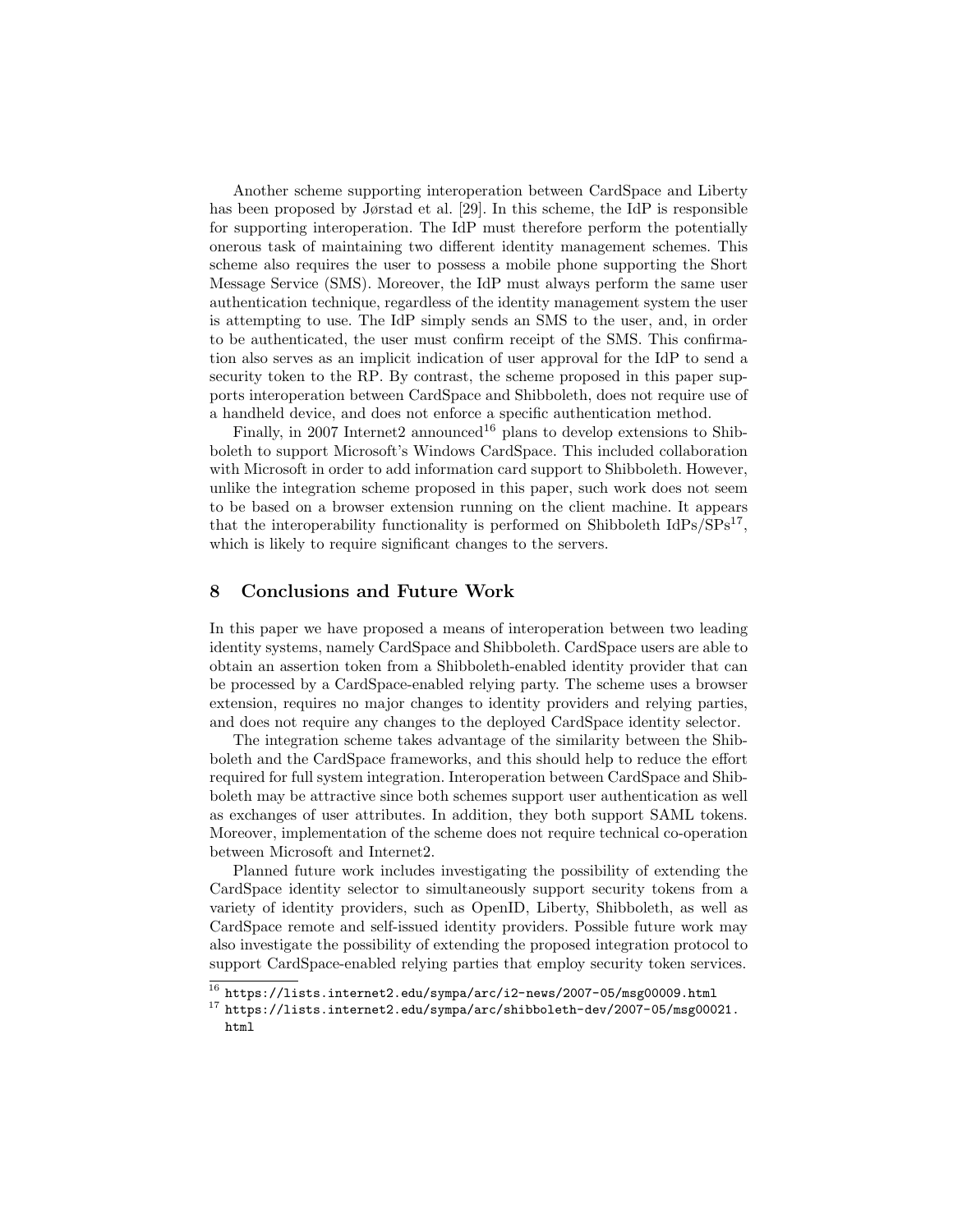# Acknowledgements

The first author is sponsored by the Diwan of Royal Court, Sultanate of Oman. The remarks provided by anonymous referees are gratefully acknowledged.

# References

- 1. Berger, A.: Identity Management Systems Introducing Yourself to the Internet. VDM Verlag, Saarbrücken (2008)
- 2. Birch, D.: Digital Identity Management: Technological, Business and Social Implications. Gower Publishing, Farnham (2007)
- 3. Todorov, D.: Mechanics of User Identification and Authentication: Fundamentals of Identity Management. Auerbach Publications, New York, USA (2007)
- 4. Williamson, G., Yip, D., Sharoni, I., Spaulding, K.: Identity Management: A Primer. MC Press, Big Sandy, TX (2009)
- 5. Bertocci, V., Serack, G., Baker, C.: Understanding Windows CardSpace: An Introduction to the Concepts and Challenges of Digital Identities. Addison-Wesley, Reading, Massachusetts (2008)
- 6. Mercuri, M.: Beginning Information Cards and CardSpace: From Novice to Professional. Apress, New York (2007)
- 7. Al-Sinani, H.S., Mitchell, C.J.: Using CardSpace as a password manager. In de Leeuw, E., Fischer-Hübner, S., Fritsch, L., eds.: Proceedings of IFIP IDMAN 2010 — 2nd IFIP WG 11.6 Working Conference on Policies and Research in Identity Management, November 18–19, 2010, Oslo, Norway. Volume 343 of IFIP Advances in Information and Communication Technology, Springer, Boston, 18–30 (2010)
- 8. Jones, M.B., McIntosh, M., (editors): Identity Metasystem Interoperability Version 1.0 (IMI 1.0). OASIS Standard. (2009)
- 9. Bajaj, S., et al.: Web Services Policy Framework (WS-Policy). (2006) http: //download.boulder.ibm.com/ibmdl/pub/software/dw/specs/ws-polfram/ ws-policy-2006-03-01.pdf.
- 10. Della-Libera, G., et al.: Web Services Security Policy Language (WS-Security Policy). (2005) http://download.boulder.ibm.com/ibmdl/pub/software/dw/ specs/ws-secpol/ws-secpol.pdf.
- 11. Ballinger, K., et al.: Web Services Metadata Exchange (WS-MetadataExchange). (2006) http://download.boulder.ibm.com/ibmdl/pub/software/dw/specs/ ws-mex/metadataexchange.pdf.
- 12. Anderson, S., et al.: Web Services Trust Language (WS-Trust). (2005) http://download.boulder.ibm.com/ibmdl/pub/software/dw/specs/ws-trust/ ws-trust.pdf.
- 13. Nadalin, A., Kaler, C., Monzillo, R., Hallam-Baker, P., (editors): Web Services Security: SOAP Message Security 1.1 (WS-Security 2004). OASIS Standard Specification. (2006) http://docs.oasis-open.org/wss/v1.1/wss-v1. 1-spec-os-SOAPMessageSecurity.pdf.
- 14. Jones, M.B.: A Guide to Using the Identity Selector Interoperability Profile V1.5 within Web Applications and Browsers. Microsoft Corporation. (2008)
- 15. Nanda, A., Jones, M.B.: Identity Selector Interoperability Profile V1.5. Microsoft Corporation. (2008) http://msdn.microsoft.com/en-us/windows/ aa663320.aspx.